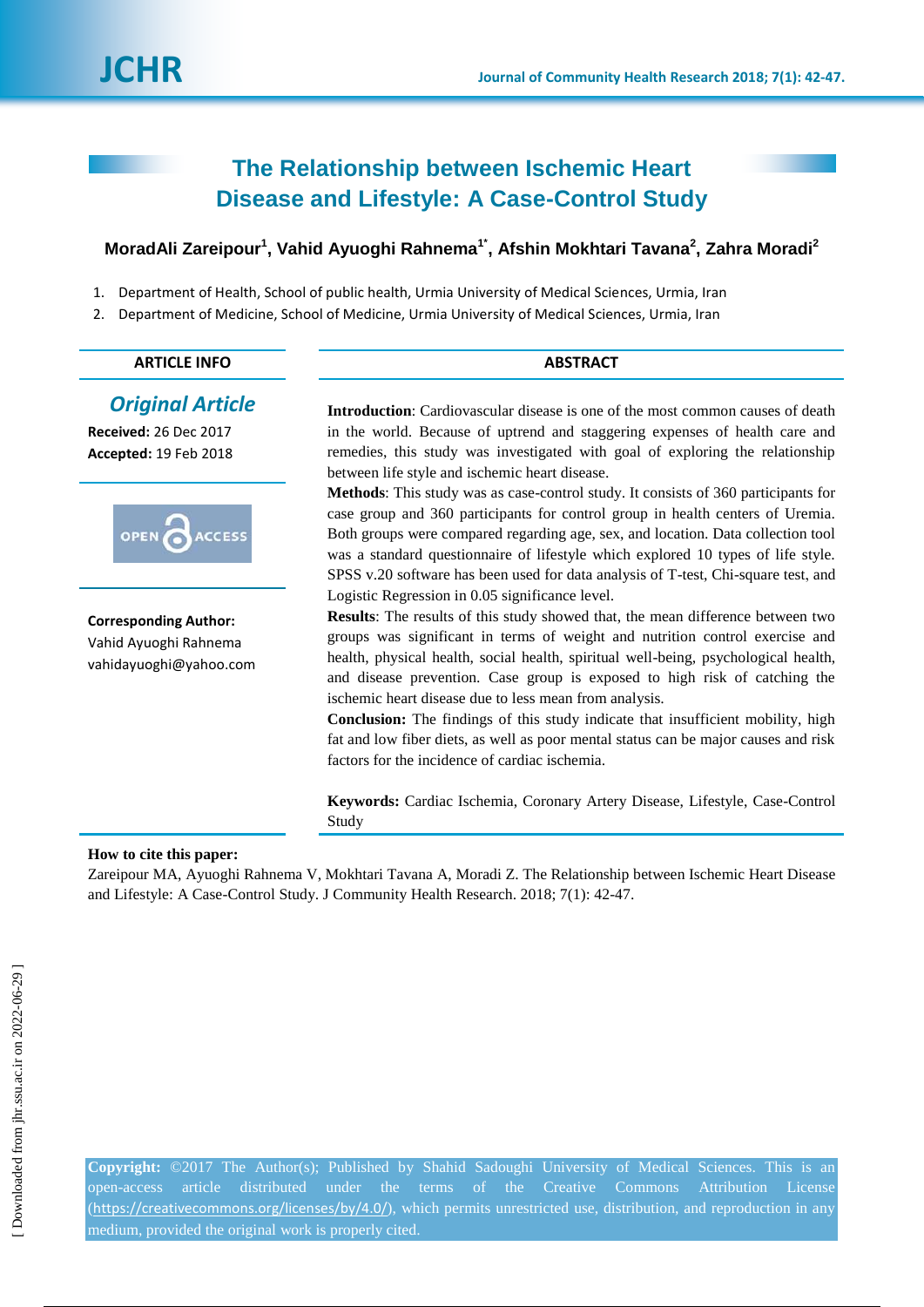#### **Introduction**

Due to the prevalence of coronary artery disease worldwide and in our country, which is the most common cause of death, recognizing the main risk factors for cardiovascular disease, controlling these risk factors and minimizing their bad effects, becomes more important.

The presence of any of these risk factors can be with or without a family background and type of diet and lifestyle, increase the risk of cardiovascular disease several times or cause or exacerbate heart disease. <sup>(1)</sup> According to the Ministry of Health and Medical Education, 33- 38% of deaths in Iran are due to cardiovascular disease and Iran has the highest death rate in the world.<sup>(2)</sup>

The prevalence and incidence of coronary artery disease is seriously affected by unhealthy lifestyle. Modern lifestyles can directly lead to unhealthy lifestyle choices. <sup>(3)</sup> Changes in people's lifestyle increase the prevalence of heart disease in Iran. Evidence in changing the lifestyle of people shows that the prevalence of cardiovascular disease in Iran is increasing. It is estimated that in 2020, deaths from these diseases will increase to 25 million. (4)

Healthy behavior is one of the key determinants of health, it considered as an underlying factor that is Lower the risk of getting many chronic diseases (5) . Therefore, empowering individuals to increase control over their health and wellbeing is effective.  $<sup>(6)</sup>$  Healthy behavior is a part of lifestyle.</sup>

Lifestyle is a very important concept that is often used to express people's lifestyle and reflects the full range of values, beliefs, and social activities  $(7)$ . The lifestyle is related to the patterns of daily life of a person who normally does (8).

The American Heart Association (2001) considers lifestyle as one of the most important predisposing factors in terms of illness and death in the United States, and estimates that about 70% of all physical and mental illnesses are related to lifestyle. (9) Despite the advances in diagnosis and treatment, the incidence and mortality of cardiovascular disease is still high. Also, cardiovascular disease can be easily prevented and it seems that planning to prevent this disease is easier and less costly and more effective through lifestyle education.  $(10)$  So, this study has been designed with the goal of exploring the relationship between lifestyle and ischemic heart disease in Urmia province.

#### **Methods**

The present paper is a case-control study. Case sample consists of 720 participants from Urmia province. Due to the rating lifestyle which according to its definition in this research will be in the range of 210-210. Thus, its standard deviation can be considered equal to  $(0-210) / 10 =$ 21. With this assumption the sample size for testing is at a 90% confidence level and has a minimum power of 80% and the difference equals 7.5 units or more between the two groups of cases and controls each consisting of 360 participants. Sampling has been chosen randomly from health center of Urmia. The case group (360 patients) include ischemic heart patients that were referred to health centers of Urmia city. The criteria for entering the cases have been a coronary heart disease approved by a cardiologist, Also, for each case and control group those who agreed to participate in the study were matched in age, sex, place of residence and no history of heart disease. Data collection tool was a two-part questionnaire that the first part includes demographic information and the second part is associated to lifestyle questionnaire (LSQ). This questionnaire concludes 70 questions in order to aim lifestyle dimensions differential evaluation (physical health, sport, weight control and nutrition, prevention of disease, psychology health, mental health, social health, avoidance of medicine and drugs, prevention of events and environ health). The terms of this questionnaire are scored on a four degree Likert scale: Never: 0 Sometimes: 1 Usually: 2 Always: 3. This questionnaire has 10 sub-scales. In this questionnaire, the highest score that a person can obtain is 210 and the lowest score is zero. Obtaining a score close to 280 indicates a healthy lifestyle and getting close to the 70 score is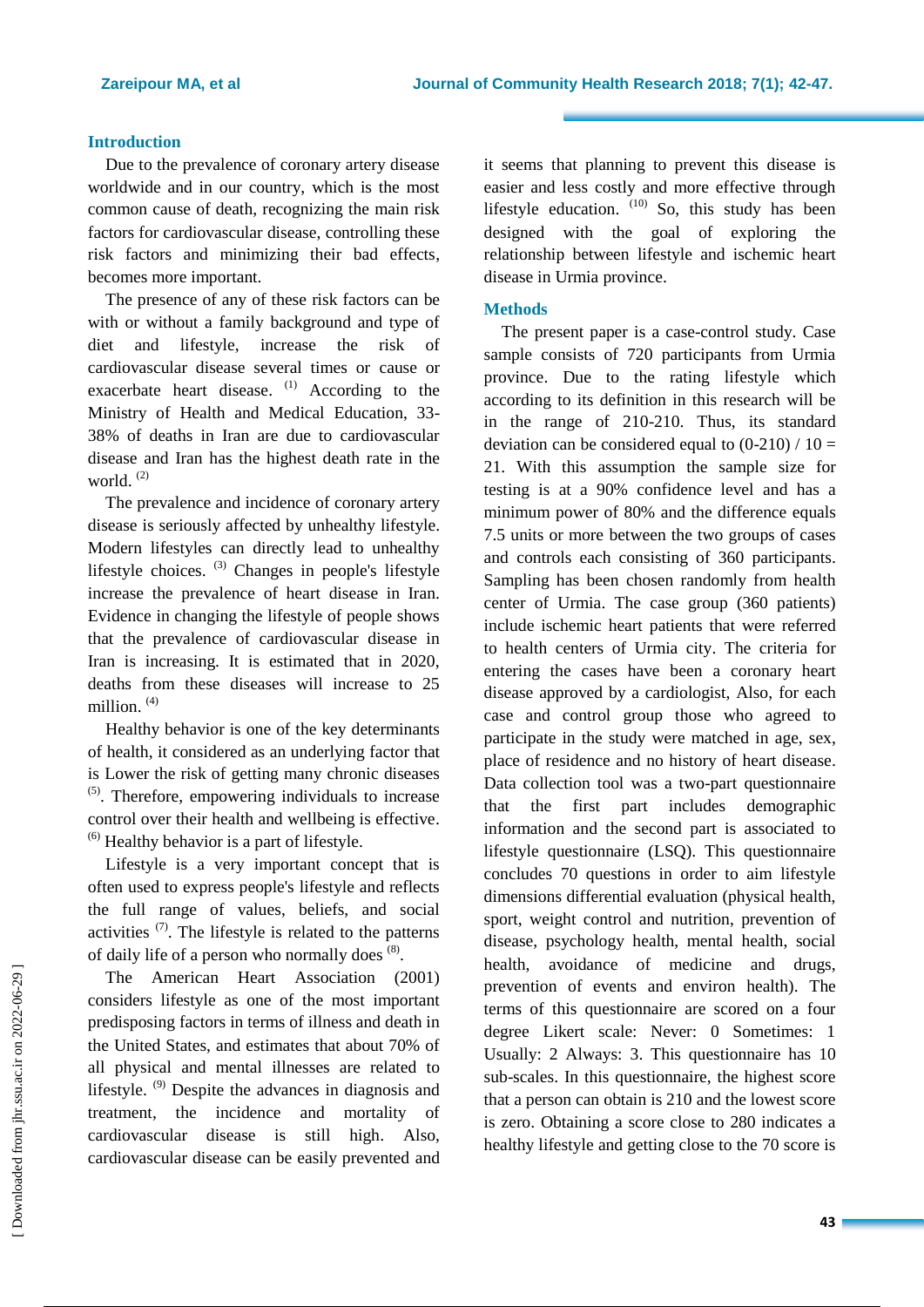an unhealthy lifestyle. The score of each subscale is also calculated by summing the questions of each subscale, so the highest score in this questionnaire is without Reverse Scoring. The validity and reliability of this questionnaire have been confirmed in previous studies by Lali and Abedi.  $(11)$  The normality of the data distribution was investigated by Kolmogorov-Smirnov test, which were normal.

Data were entered SPSS v.20 software version 18 after collecting. T-test, Chi-square test, and Logistic Regression in  $(P = 0.05)$  0.05 significance have been used in order to analyze the data.

#### **Results**

The analysis of present study findings showed that two groups of participants are divided into terms of age, sex, and location. Most of the participants in case and control groups had low literacy skills. The difference between the two groups was not statistically significant in terms of education.  $(P = 0.667)$  (using Chi-square test). Two groups didn't have statistical significance differences between marital status ( $P = 0.253$ ) and employment status ( $P = 0.779$ ). The difference between body mass index and smoking as shown in Table 1 is significant ( $P = 0.014$ ).

| <b>Variable</b>       | <b>Case Group</b> | <b>Control Group</b> | <b>P-Value (Chi-square test)</b> |
|-----------------------|-------------------|----------------------|----------------------------------|
| Age                   | $61.88 \pm 8.88$  | $61.38 \pm 8.95$     | 0.447                            |
| Sex                   |                   |                      | 0.823                            |
| Man                   | 191(53.1)         | 188 (52.2)           |                                  |
| Woman                 | 169(46.9)         | 172(47.8)            |                                  |
| Location              |                   |                      |                                  |
| City                  | 196 (54.4)        | 183 (50.8)           |                                  |
| Village               | 164 (456)         | 177 (49.2)           |                                  |
| Body mass index (BMX) | $28.47 \pm 2.09$  | $26.28 \pm 2.75$     | 0.001                            |
| Smoking               |                   |                      | 0.014                            |
| yes                   | 38(0.6)           | 20(5.6)              |                                  |
| No                    | 322 (89.4)        | 340 (94.4)           |                                  |

Mean and standard deviation of lifestyle areas showed that there is no significant difference between two groups in areas of social health, avoidance of medicine and drugs, prevention of events and environmental health, but there are significant differences in other dimensions (table2).

**Table 2.** Mean and standard deviation of lifestyle questionnaire in both case and control groups

| <b>Questionnaire Areas</b>                       |                   | Mean $\pm SD$      | <b>P-value</b> (T-test) |       |  |
|--------------------------------------------------|-------------------|--------------------|-------------------------|-------|--|
|                                                  | Case              |                    | control                 |       |  |
| Weight control and nutrition                     | $11.21 \pm 1.94$  |                    | $5.58 \pm 2.54$         | 0/001 |  |
| Sport and healthy                                | $14.22 \pm 2.53$  |                    | $15.77 \pm 1.70$        | 0/001 |  |
| Physical health                                  | $15.03 \pm 2.62$  |                    | $16.75 \pm 2.55$        | 0/001 |  |
| Social health                                    | $15.61 \pm 2.16$  |                    | $15.80 \pm 1.77$        | 0/220 |  |
| Mental health                                    | $14.42 \pm 2.54$  |                    | $15.50 \pm 1.76$        | 0/001 |  |
| Psychology health                                | $13.71 \pm 3.04$  |                    | $15.77 \pm 1.86$        | 0/001 |  |
| Prevention of illness                            | $12.31 + 2.56$    |                    | $14.75 \pm 1.91$        | 0/001 |  |
| Avoidance of medicine and drugs $15.62 \pm 0.28$ |                   | $15.15 \pm 1.95$   |                         | 0.648 |  |
| Prevention of event                              | $15.38 \pm 2.67$  | $15.73 \pm 2.34$   |                         | 0.060 |  |
| Environmental health                             | $16.18 \pm 2.09$  | $16.21 \pm 1.92$   |                         | 0.824 |  |
| Total                                            | $157.40 \pm 8.68$ | $143.70 \pm 12.23$ |                         | 0.001 |  |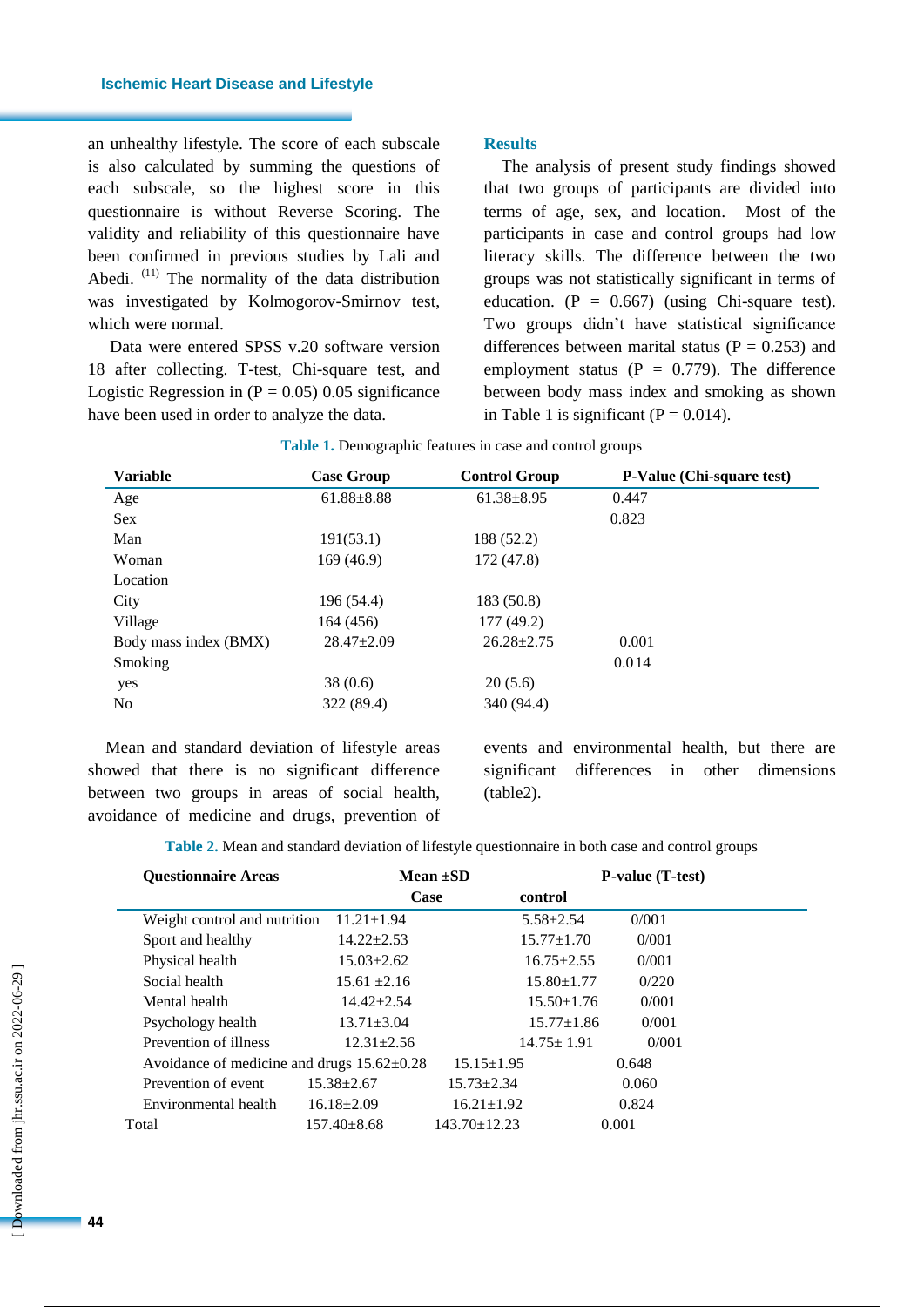It has been shown that in the exploring the intensity relation between associated areas of lifestyle and cardiovascular disease by logistic regression analysis , the risk of cardiovascular disease catching in case group participants is more than control group participants (table3).

**Table 3**. The relationship between the scales of lifestyle questionnaire and cardiovascular disease (logistic regression test)

| <b>Questionnaire areas</b>     | case group | control group | <b>OR (95 CI)</b>   |
|--------------------------------|------------|---------------|---------------------|
| Weight control and nutrition   | 11.21      | 15.58         | $2.04(1.85-2.25)$   |
| Sport and healthy              | 14.22      | 15.77         | $1.40(1.29-1.50)$   |
| Physical health                | 15.03      | 16.75         | $1.30(1.22-1.39)$   |
| Social; health                 | 15.61      | 15.80         | $1.05(0.97-1.12)$   |
| Mental health                  | 14.42      | 15.50         | $1.25(1.17-1.35)$   |
| Psychology health              | 13.71      | 15.77         | $1.36(1.28-1.45)$   |
| Preventing of illnesses        | 12.31      | 14.75         | $1.57(1.45-1.70)$   |
| Avoiding of medicine and drugs | 15.62      | 15.15         | $0.98(0.92 - 1.05)$ |
| Preventing of event            | 15.38      | 15.73         | $1.06(0.99-1.12)$   |
| Environmental health           | 16.18      | 16.21         | $1.01(0.94-1.08)$   |
| Total                          | 157.40     | 143.70        | $1.15(1.12 - 1.17)$ |

## **Discussion**

The results of the study showed that there is a significant relation between lifestyle and hypertension disease, so that case group participants are at risk 1.15 times more than control group. Investigated areas were weight and nutrition control, sport, physical health, social health, mental health, psychology health, avoidance of medicine and drugs, prevention of events, and environmental health. Because of the difference in risk factor definition in different countries, comparison of applied studies on risk factors of cardiovascular disease and hypertension is difficult and hard  $(12)$ . A study was conducted in 2009 in the United States. The aim of this study was to investigate the effect of lifestyle factors on cardiovascular disease in the age group of 40 to 74 years old, The results of this study showed that individuals who follow a healthy lifestyle (taking fruits and vegetables, doing regular exercises, having ideal weight, being non-alcoholic or smoker) are at lower risk for cardiovascular disease than those in the control group.  $(13)$  In another study on the six risk factors for cardiovascular disease (cigarette, low intake of fruits and vegetables, obesity, hypertension, high blood fat and diabetes) in Italy, showed that 90% of people had more than one of these factors and

84% had between 2 and 5 risk factors.  $(14)$ According to the results of these studies, it can be said that planning for the improvement of lifestyle should be a priority of national and global programs in order to reduce the incidence and burden of this disease. <sup>(14)</sup> Another cohort study was conducted in the United States, factors related to lifestyle includes moderate consumption of alcohol, physical activity, not smoking, avoiding obesity, as factors preventing the development of cardiovascular disease, respectively. The risk of cardiovascular disease in people with healthy lifestyle were 45 percent lower than other groups.  $(15)$  In this study, high salt intake was associated with an increased risk of cardiovascular disease. In this study, the relationship between physical activity and cardiovascular disease was also examined. This finding was consistent with the results of Jian Lee et al. which showed that there is a significant relationship between physical activity and cardiovascular disease in both genders.  $(15)$  It is also consistent with the results of the study by Sattelmai et al. which indicates that increased physical activity is a preventative factor in cardiovascular disease. Increasing physical activity in multiple studies is a risk factor for cardiovascular disease. On the other hand, reducing body weight, lack of diabetes and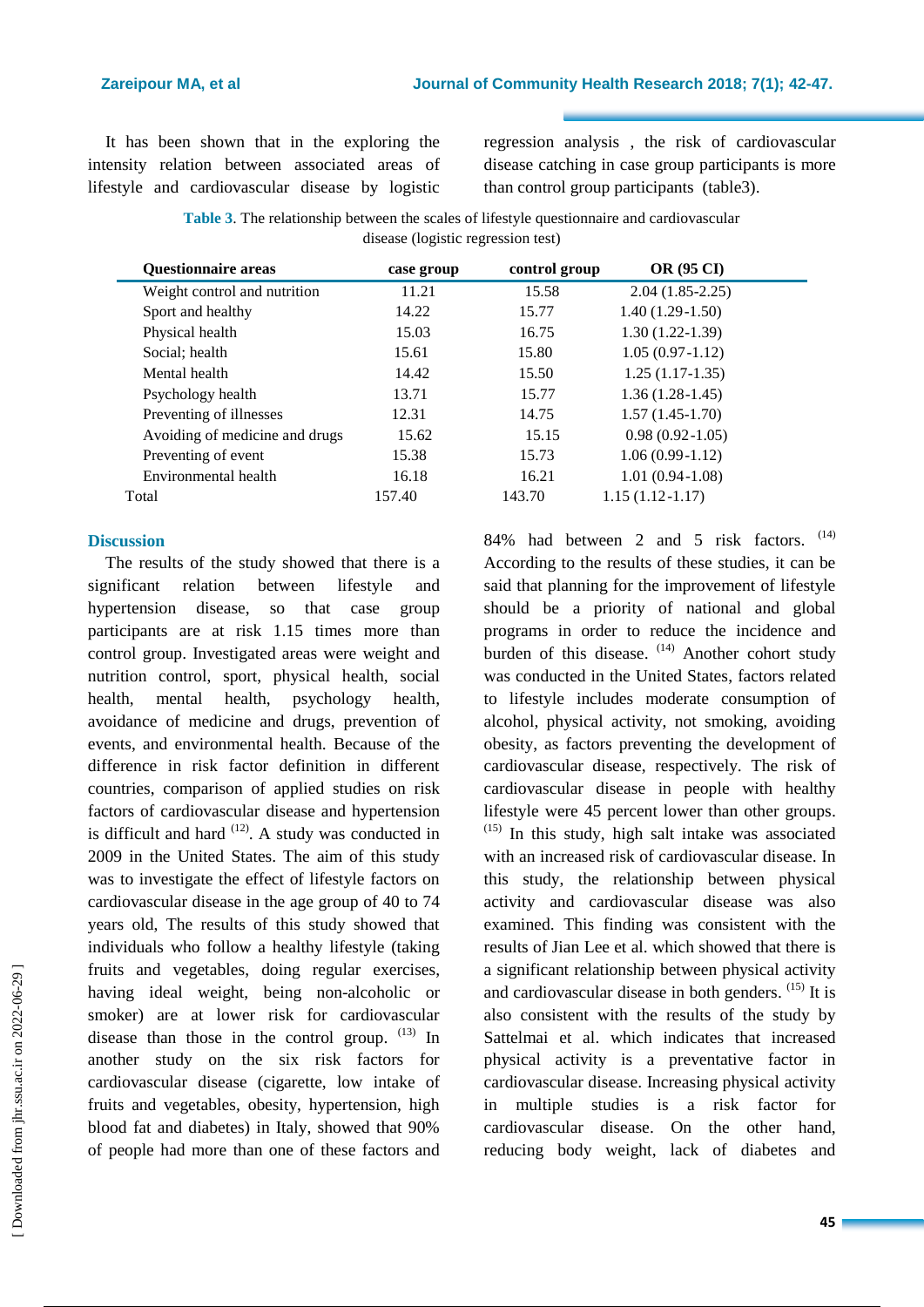hypertension indirectly contribute to reducing the risk of cardiovascular disease. (16)

In present study, there is a significant relation between body weight and cardiovascular disease that its findings are consistent with the results of Marjorie Bastien et al. research, the investigation of Epidemiology and overweight role in Epidemiology<sup> $(17)$ </sup>. Also the results of Alban De Schutter et al. investigation of overweight effect on prevalence and improvement of cardiovascular disease, are in accord with the present study .In recent years, the prevalence of obesity has been increasing significantly all over the world. According to World Health Organization estimates in 2008, 35% of people (34% of men and 35% of women) over 20 years of age have overweight and nearly 10% of men and 14% of women have obesity. According to these statistics, special attention should be paid to lifestyle modification, in order to reduce the burden of heart disease and other chronic diseases. (18)

Cigarette smoking is another risk factor that was higher in the study group than the control group. This finding was consistent with the results of Baba et al. studying the effect of smoking on heart disease in middle aged people. <sup>(19)</sup> Also in a study by Ebbert et al. there was a significant relationship between alcohol consumption and cardiovascular disease (20) .Taghadosi et al. in their study showed that there was a significant relationship between smoking and cardiovascular disease  $(22)$  and there is significance relation between nutrition and hypertension disease in the present study. This finding is consistent with Taghadosi et al. study which has shown that there is a significant relation between salty and fatty food consumption, (p=0/001), fruit, vegetables, dairy and starch  $(p=0/001)$ , nuts, and meat consumption  $(p=0/001)$ and cardiovascular disease. (21) There was a significant relation between diet and cardiovascular disease in Shirani et al. study, the results showed that receiving a low glycemic load diet has beneficial effects on glucose metabolism and serum lipid concentration in the body and it can be a protective factor in cardiovascular disease.

Investigating the effect of food patterns on predictive factors of cardiovascular disease is a simple and cost-effective way to reduce disability and mortality due to these diseases.  $(22)$  Social health was the other factor which had a significant relation with cardiovascular disease. Also, Social health is one of the most important factors in developing cardiovascular disease. There is also a relationship between mental health and heart disease. Among the psychological factors, stress is one of the most important factors that has recently been taken into consideration and according to American Heart Association stress should be considered as a risk factor for cardiovascular disease. Depression is also a risk factor for heart disease. In a meta-analysis study by Chalmers et al. The results showed that there is a relationship between mental health and cardiovascular disease, and people who are in poor mental and psychological conditions are more at risk for cardiovascular disease, which is consistent with the results of the present study.  $(23)$ 

## **Conclusion**

The findings of this study indicate that insufficient mobility, high fat and low fiber diets, as well as poor mental status can be major causes and risk factors for the incidence of cardiac ischemia. The cross-sectional nature of our study was its limitations. Therefore, it cannot be precisely indicated the cause-and-effect relationship. It is better to determine the type of association and to identify the causes of appropriate trials and longitudinal studies in this regard. It is better to determine the type of relationship and understanding of the causes, appropriate trials and longitudinal studies to be conducted.

#### **Acknowledgments**

The authors would like to thank all the participants, officials and staffs of all health care centers in the study who helped us.

#### **Conflict of Interest**

The authors declare that they have no conflicts of interest.